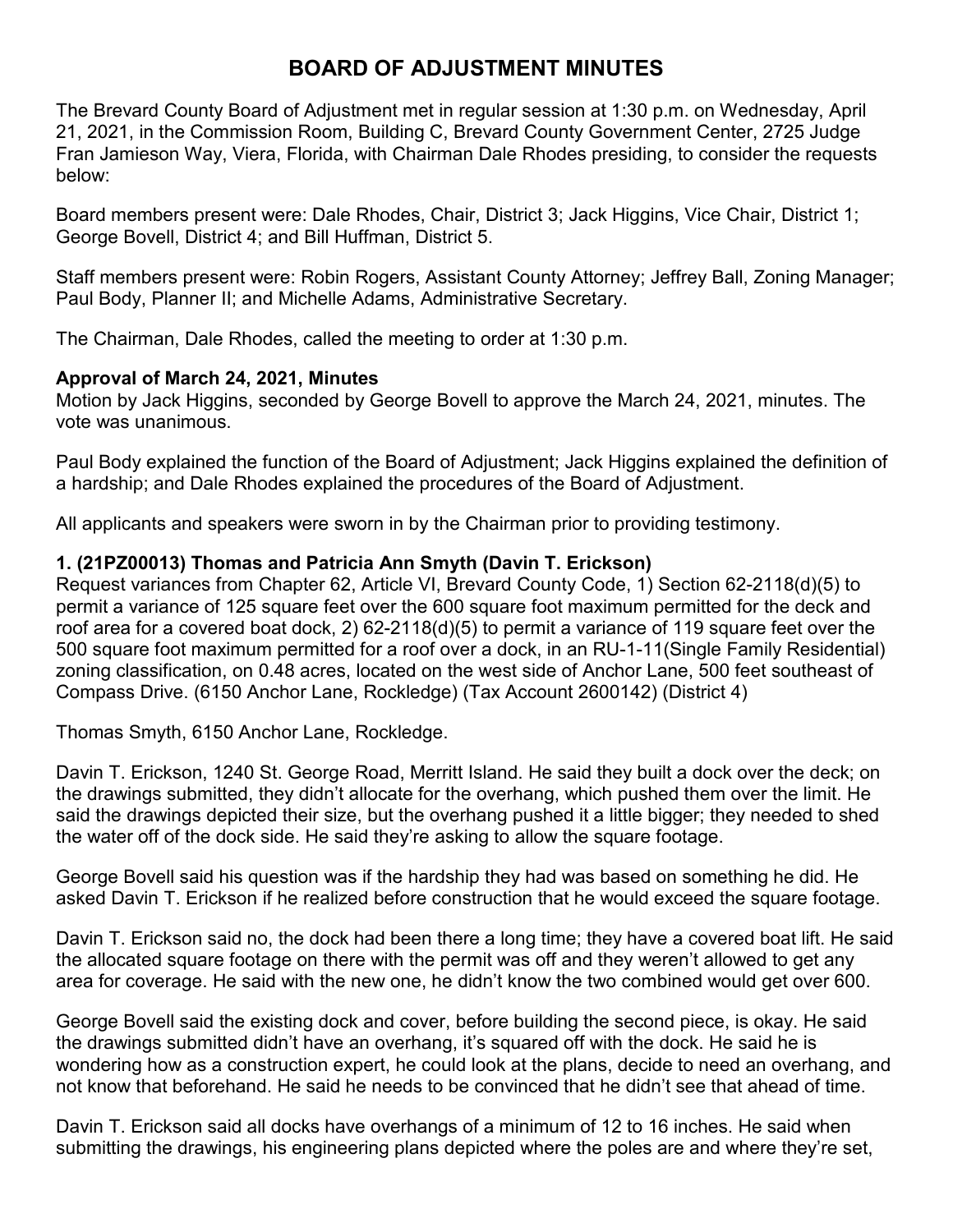bumped out the overhang. He said typically when they design, they're going off of the pole set with an overhang; the way the existing dock was, in order to build the roof with the overhang, they didn't have the room to get in there and set the poles with the existing structure already in place.

George Bovell said the total square footage wasn't an issue because they're adding one to the other. He said as it appears on the drawing, he doesn't see that it's disrupting anything; he just wanted to make sure they didn't draw it and then decide they needed it bigger.

Davin T. Erickson said he doesn't do that, has been building and has been a contractor in Brevard County for a long time and follows the law closely.

Dale Rhodes said he heard him say when he submitted the plans, the poles were in a different location in the plans then where they ended up being.

Davin T. Erickson said yes, the footprint from the surveyor wasn't accurate. He said when they were able to get the poles in, it was off; he tried squeezing it in; he built it to those dimensions and then didn't allocate for the overhang.

Dale Rhodes asked if he would have known at that point, what he was about to add would be over.

Davin T. Erickson said he didn't think so. He said their dimensions on the original survey don't depict what the new as built survey showed.

Dale Rhodes asked if the poles were out further than what was intended on the original plan.

Davin T. Erickson said the outside ones no, the inside ones yes, because he couldn't get into the structure with the barge.

Dale Rhodes said that made the structure he built larger.

Davin T. Erickson said no, he kept it at the same square footage.

Dale Rhodes said, then you added the overhang, he asked if it was on the original plans submitted.

Davin T. Erickson said it was long ago he doesn't remember; most of his structures have overhangs.

Paul Body said they have a copy that is supposed to be included in the plans.

Dale Rhodes said the approved have it along side the dock, not extending over the dock.

Davin T. Erickson said the dock jogs in.

Dale Rhodes said, the part where he built the overhang, the roof, has it in line with the dock and he extended beyond the alignment of that dock.

Davin T. Erickson said possibly, its been so long. He said he promised it wasn't intentional.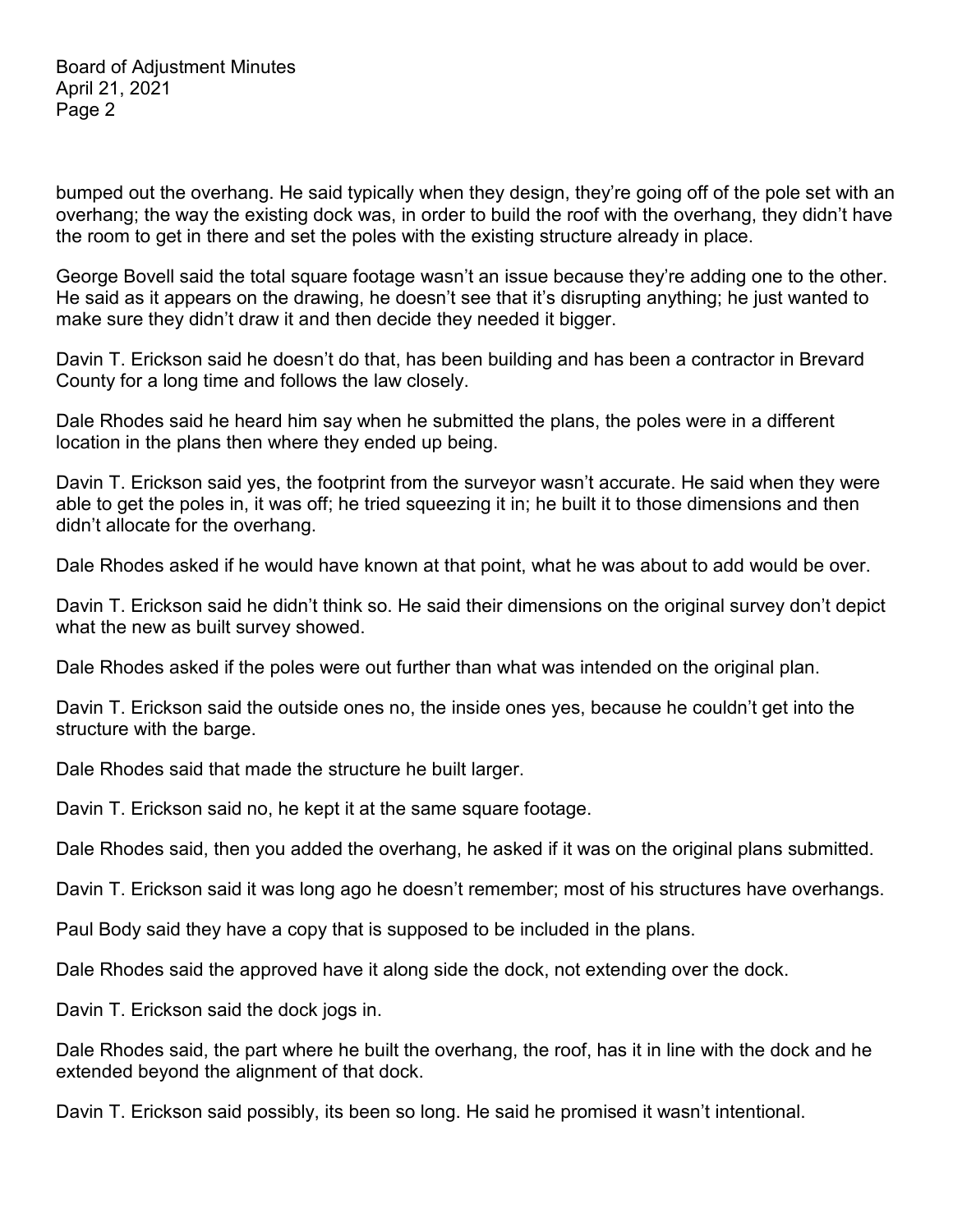Dale Rhodes asked how he wouldn't know if he was going beyond the dock when the plans show it to be in line with the dock. He said when they set their poles, they're at that set line of projection into the waterway from the property line. He said the roof overhangs automatically, exceeding past that line and doesn't get depicted because the surveyors can't get on that side to measure.

Devin T. Erickson said, as code defines, his structure cannot exceed 20% of the width of the canal.

Paul Body said the roof isn't supposed to exceed the 20% projection.

Devin T. Erickson said, correct and they tried to maintain that by bringing it in. He said if he has 16 feet, he will come in 15.8 to be safe; they tried to bring it in as close as they could to not exceed that. He said this roofline isn't sticking past that projection because there is an indention on the deck that allows the rooflines to line up, that's why he didn't catch it.

Dale Rhodes said he is 125 feet over the 600 square foot allowance. He asked if he would have known he was going over.

Devin T. Erickson said he didn't catch it; when he looked at his drawings, he went to the pole set and that's where he set the poles at. He said when they built it, he thought everything was good; when the surveyor came, then the County came and measured and they were over more than they anticipated. He said they could barely fit it on the deck as it was, trying to get the poles in between the dock and seawall because of the barge. He said they need an overhang because the rain needs to come off of it; they've no coverage on their dock. He said the other main structure has no deck underneath it.

Dale Rhodes asked if the roof built without the overhang would let water off, just closer to the dock.

Devin T. Erickson said yes, it would be coming down into the structure rather than shed off.

Bill Huffman, said the as built survey depicts his roof and what looks like a boat lift that projects further into the canal. He asked if the roof overhang projects further than that.

Davin T. Erickson said no.

Paul Body said the projection of the new roof and existing dock meet the requirements. He said it's over the square footage for the roof area and total coverage of the roof and decking.

Jack Higgins said if they did except this, he would like to see the sheet corrected.

Paul Body said the survey is correct and is what they're going off of. He said they had the surveyor put the exact square footage on there so they could do the calculations. He said when he turned in his as built survey, they contacted the surveyor and said they couldn't calculate all of it because of the angles and asked him to calculate it.

Dale Rhodes asked if the square footage was calculated in the original plans.

Paul Body said yes, it was calculated right at 600 square feet without him going outside of anything.

Dale Rhodes asked Paul Body, if added to, would it be known that it's beyond 600 square feet.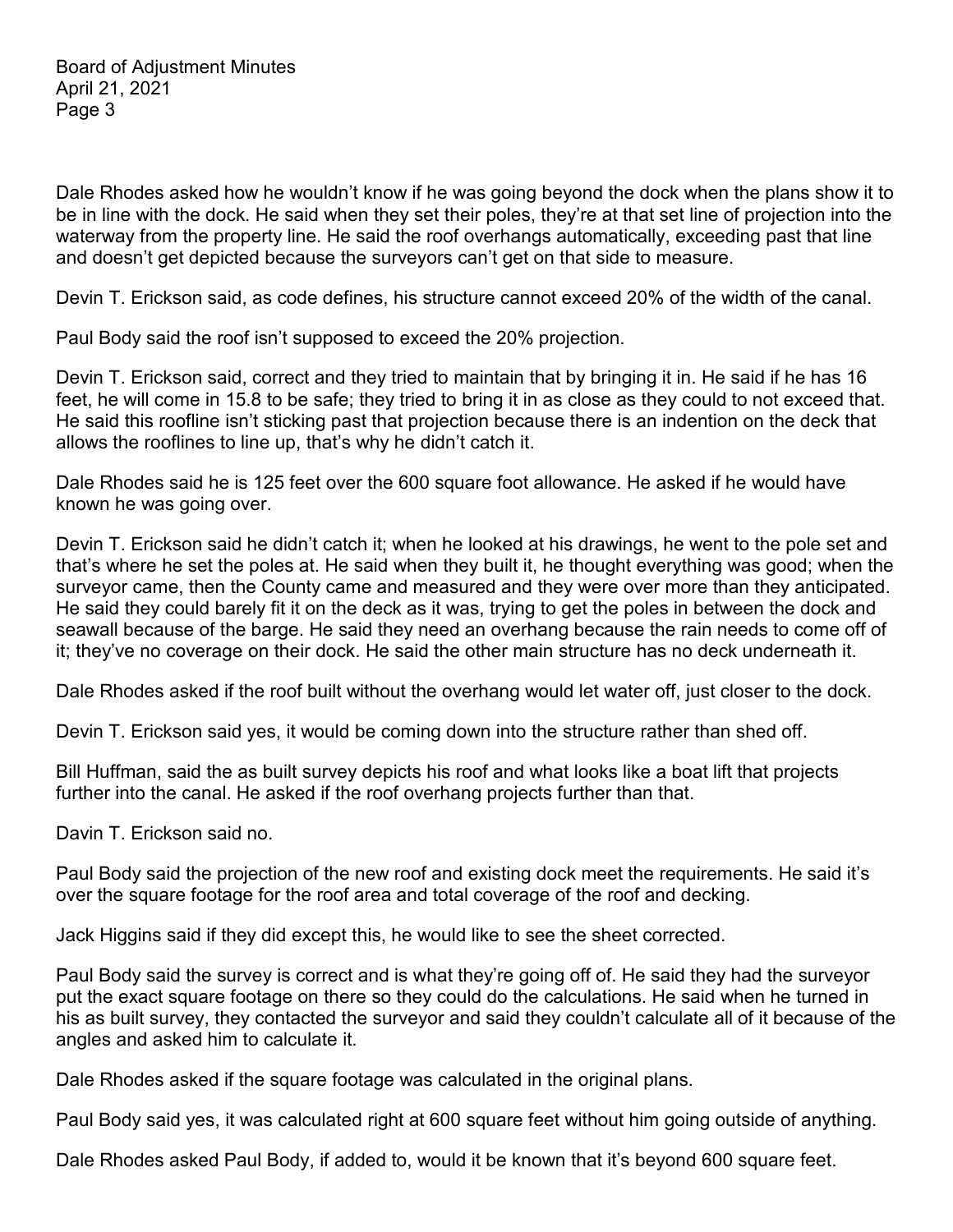Paul Body said, if they did the calculations like they do when reviewing the permits.

Davin T. Erickson said their survey wasn't good, all the dimensions were wrong; he thought they were right and they were building to what they had. He said when they got to build, everything was off; when he measured everything, it came out okay until they redid the as built survey and made them correct all their mistakes, it was too late then, it was built. He said he was trying to accommodate the overhang, did what he could to do make it right but the measurements were wrong on their end.

### No Public Comment

George Bovell said this one ishard to swallow, but will give the benefit of the doubt because the dock as built doesn't exceed the 20% projection into the waterway and the total square footage, though it exceeds what's allowed, it doesn't look to affect anything. He said the issue is, they saw a plan for something that was built differently.

Dale Rhodes asked if as depicted on the survey was incorrect.

Paul Body said no, they went back to the surveyor and all the square footage there is correct; they came up with the amount needed over the 600 square feet and over the 500 square feet for the roof.

Dale Rhodes said he will review the six points for each case. He read, special conditions and circumstances exist which aren't applicable to any other land structures or buildings. He said there aren't any special circumstances here that would cause the need to ask for a variance to build. He read, the special circumstances and conditions don't result from actions from the applicant. He said they do result from actions of the applicant; they built over the size permitted. He read, that granting the variance and request won't confer on the applicant any special privileges that are denied by the provision of the chapter to other lands buildings and structures of identical zoning classification. He said if they approve the variance, it does confer special circumstances because someone else won't be allowed to build that additional square footage. He read, literal enforcement of this provision of this Chapter would deprive the applicant of rights commonly enjoyed by other properties in an identical zoning classification or provisions of this Chapter will constitute unnecessary and undue hardships on the applicant. He said it's not depriving of anything other than an overhang; it's not restricting them or anyone else, everyone is restricted to the same square footage. He read, that the variance granted is the minimum variance that will make possible the reasonable use of the land, building or structure. He said in this case, that's what they're requesting.

Motion by George Bovell, seconded by Jack Higgins to approve the variances as depicted on the survey submitted by the applicants. The vote passed 3:1 with Rhodes voting nay.

## **2. (21PZ00014) Margaret M. and Edward Jones (Autumn Sands)**

Request variances from Chapter 62, Article VI, Brevard County Code, 1) Section 62-2118(d)(2) to permit a variance of 7.0 feet from the 7.5 foot setback permitted for a boat dock, Section 62- 2118(d)(3) to permit a variance of 0.5 feet over the projection (20% of the width of the waterway) permitted for a boat dock, in a RU-1-13 (Single Family Residential) zoning classification, on 0.29 acres, located on the west side of Bay Shore Drive at the end of the cul-de-sac, approximately 461 feet north of West Point Drive. (1718 Bay Shore Drive, Cocoa Beach) (Tax Account 2519531) (District 2)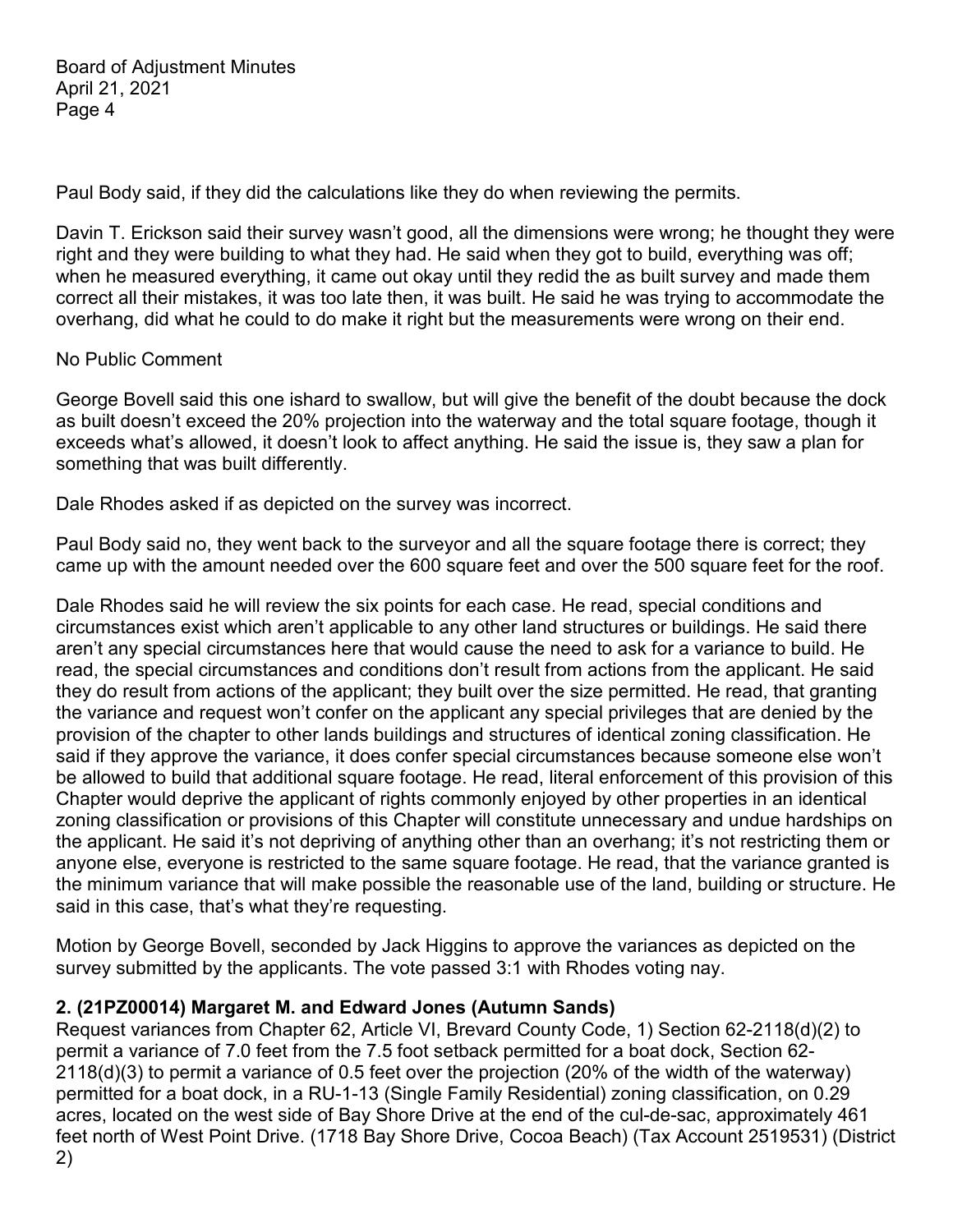Margaret Jones, 1718 Bay Shore Drive, Cocoa Beach. She said she is the homeowner.

Autumn Sands, 7250 Glen Tree Avenue, Cocoa.

Joshua Tony, Integrity Marine Construction, 7250 Glen Tree Avenue, Cocoa. He said on the first variance for the side property line, the property line projects into the water. He said her yard faces a straight canal, not an end or corner. He said on a canal end there would be a corner lot where property lines are clear, projecting at an angle or boxing off neighbors and in those situations, there is nothing they can do with the dock. He said in this situation they pulled 8.2 foot or 8.3 foot at the seawall and started the boathouse there, not knowing that property line, a fault of his own, projected into the water catching the outside finger pier to where it's 7.5 feet for the outside finger pier. He said the neighbor on the left doesn't have a dock; the way the canal is, it's not boxing anyone off; the pilings are carrying a roof and holding a boat lift so it would be a major expense to move. He said the other variance for the projection is fixable if they needed to trim the dock. He said it's lessons he has learned; now he takes a 4 by 4 and a string line in the water, measures off of the string line and looks at the surveys good.

Dale Rhodes asked if he didn't do that in this situation.

Joshua Tony said, not on the side, the canal is a weird situation; he thought the property line projected straight into the water; he doesn't know if it's a fair representation of the property line.

Dale Rhodes asked if he checked the survey for the property lines where before construction.

Joshua Tony said he did and measured off of the original side property line with the seawall but completely missed the angle that projects out into the water.

Dale Rhodes asked if it shows that on the survey.

Joshua Tony said not on the original; it doesn't project that line out in the water. He said now he knows it never does and knows to project it himself. He said he calls Mr. Body with any questions as he knows the dos and don'ts. He said he has learned to know his exact projection on other jobs; he had another with a similar situation that he measured with a string line.

Dale Rhodes asked if they all saw the objection letter and had time to read it.

Joshua Tony said yes.

Dale Rhodes asked if he was going to be hampering any movement or safety through that waterway or anyone wanting to build to size on the opposite side of the canal.

Joshua Tony said no, it's wide and if the neighbor to the left were to build her dock 7.5 feet from the property line, the docks would still be true to the 15 feet between docks which is code. He asked if the Board had the survey showing the property line projections in the water.

Dale Rhodes said yes. He said he read the objection letter which may be inaccurate, but says that it would reduce the distance between and create a traffic issue. He asked if he was certain it wouldn't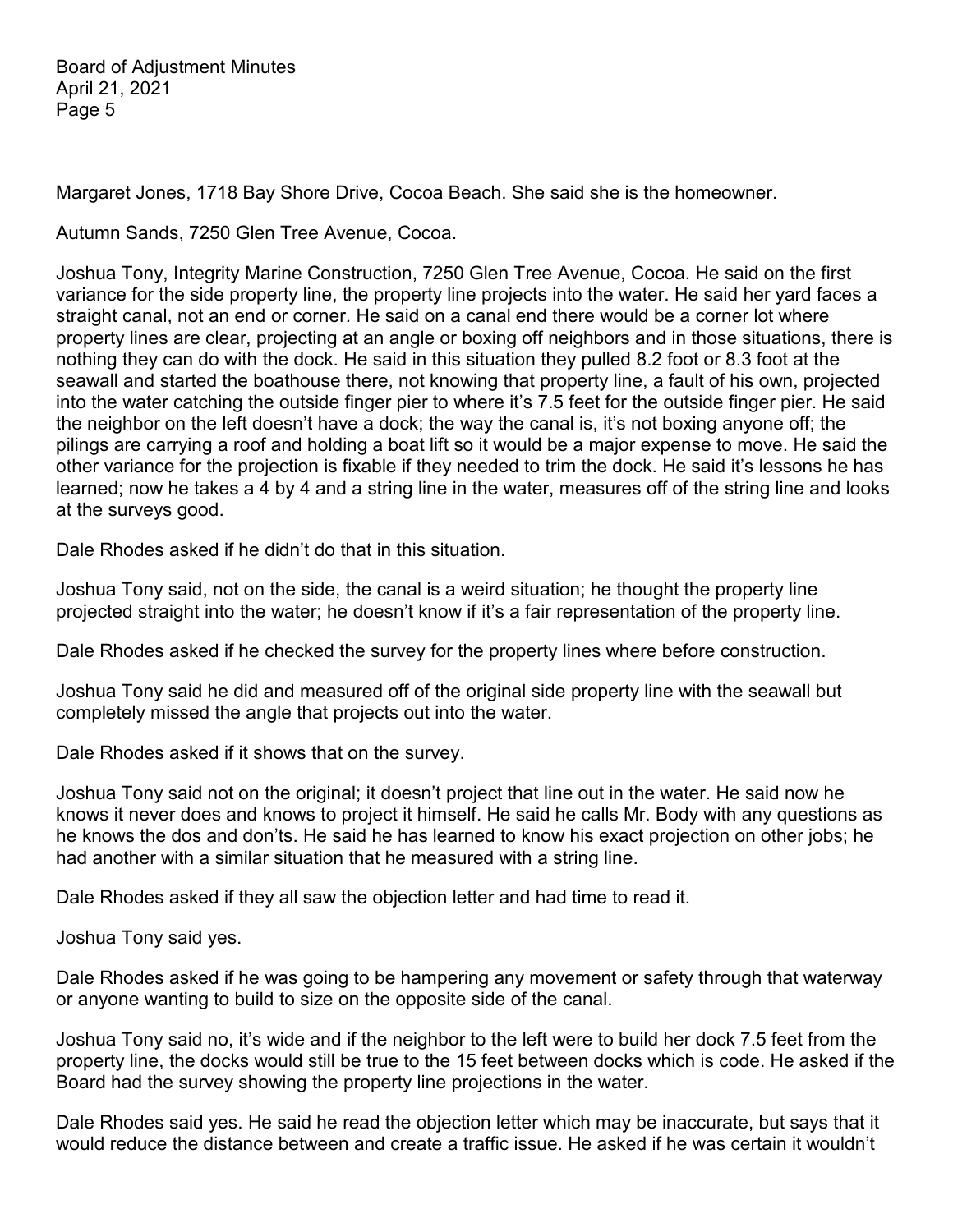Joshua Tony said no, he said the distance in the canal is 80 feet and 71 feet. He said this neighbor is two houses down; in the letter he refers to the setbacks and thinks it's City of Cocoa Beach. He said Cocoa Beach is 60% and 20% setbacks, Brevard County is 7.5 feet. He said her neighbor to the left has no dock, there is one across the canal. He said if the projection has to be fixed, he can trim that back; it's the side property line, the 7.5 feet.

Dale Rhodes asked which variance he is referring to.

Paul Body said, the first variance, the 7.5 feet.

Dale Rhodes said he is at 7.0 feet so he is almost to the end of that.

Paul Body said he is saying that because of the way the property line is at an angle, and he was coming off of the corner, and then perpendicular off the sea wall, that had created the problem.

Dale Rhodes asked Paul Body if he sees this being an issue with the safety of other boats going through there or people next door trying to build a dock that could end up to close.

Paul Body said if the neighbor to the east builds a dock, he'll have to come 7.5 feet off the projection of the property line and to make it meet the distance between, if he built it at an angle, it would cause a problem. He said if he built it perpendicular, it would probably have the 15 feet between them. He said if he built it at an angle it would cause a problem with someone trying to get into this dock.

Margaret Jones said that neighbor on the east, has a grandfathered concrete "inaudible", it's on the eastern end, so if she built a dock, it would be on the eastern end of her property.

Dale Rhodes said that because of where her dock is, if her neighbor wanted to build a dock where she could by code, she would have to change what she wanted because of where her dock is.

Joshua Tony said, only if she built it at a funky angle, if she built a normal dock like everybody else, it would be 15 feet between docks because it would be 7.5 at the sea wall and it's a straight canal. He said angles are done for corners.

Bill Huffman said it appeared to him that the seawall is out in the canal, not at the property line.

Paul Body said this plat includes a note that states the property lines extend out in the waterway. He said the further out the seawall is, the further the property lines extend out to it; it's a very strange plat, it doesn't have a set canal width because of that note.

Joshua Tony said that answers his projection problem; now he knows, he looks at that property line. He said every other municipality allows measure off of the current sea wall on the projection. He said her property line was two or three feet back into the yard, so he lost two feet on his projection. He said his dock wasn't overbuilt, he lost two feet from the property line.

Bill Huffman asked if he used the seawall as his property line.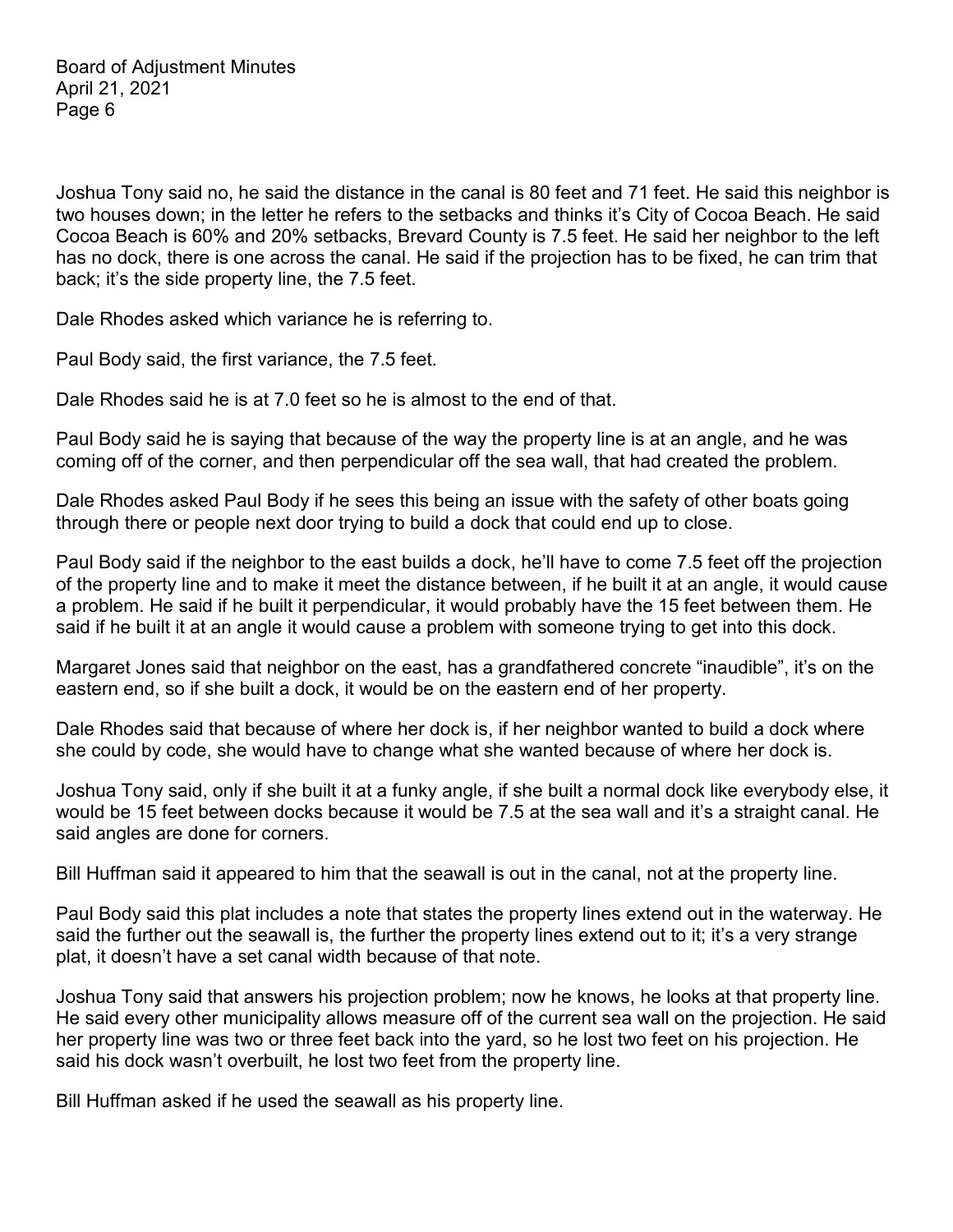Joshua Tony said yes, he measured off the sea wall as he does in Cocoa, Indian Harbor and Satellite Beaches; but in Brevard County, the property lines must be looked at. He said if two or three sea walls are built over time, that property line stays true; every time a seawall is built, it adds two feet.

Paul Body said it's a very strange plat, but does have a plat note that says the property line extends to where the waterline is; the further you build out a sea wall, the further out the property line is.

Dale Rhodes said, that is clearly noted and should have been caught.

Paul Body said if there is a new seawall, that's the new property line, where the water is because of how the plat is noted.

Bill Huffman asked if this seawall was grandfathered in at the time the property was purchased.

Joshua Tony said they installed a new seawall too.

Dale Rhodes said that is what Mr. Body is saying about the new sea wall if the notes about the plat are followed, now he is extending out further in the waterway.

Joshua Tony said, so we lose two feet.

Dale Rhodes said someone might add for feet and the next person might add two feet and two feet and before you know it they're coming together.

Paul Body said Natural Resources is supposed to regulate how many times a seawall can be put in front of a seawall and how far they can from the original seawall.

Bill Huffman asked if Natural Resources was state, municipal or county.

Paul Body replied, Natural Resources Management, Brevard County.

Bill Huffman asked if this was approved by them.

Joshua Tony said the original permit was approved.

Public Comment

Glen O'Kane, 1732 Bayshore Drive, Cocoa Beach. He said at this stage he is in opposition and asked if he could ask questions.

Dale Rhodes said he could ask questions of them.

Glen O'Kane said he came here today because he wanted to understand how such a gross error could be made; seven feet incorrect when it's supposed to be 7.5, a 93% error. He said it makes him wonder why there are permitting processes and why someone is asking for forgiveness after such a gross error is made vs. asking for permission. He said he was looking for a satisfactory explanation as to why this error occurred and he doesn't feel like he got that. He said his concern is if it confers special circumstances, he feels a precedent is being set for such a gross error; he is trying to figure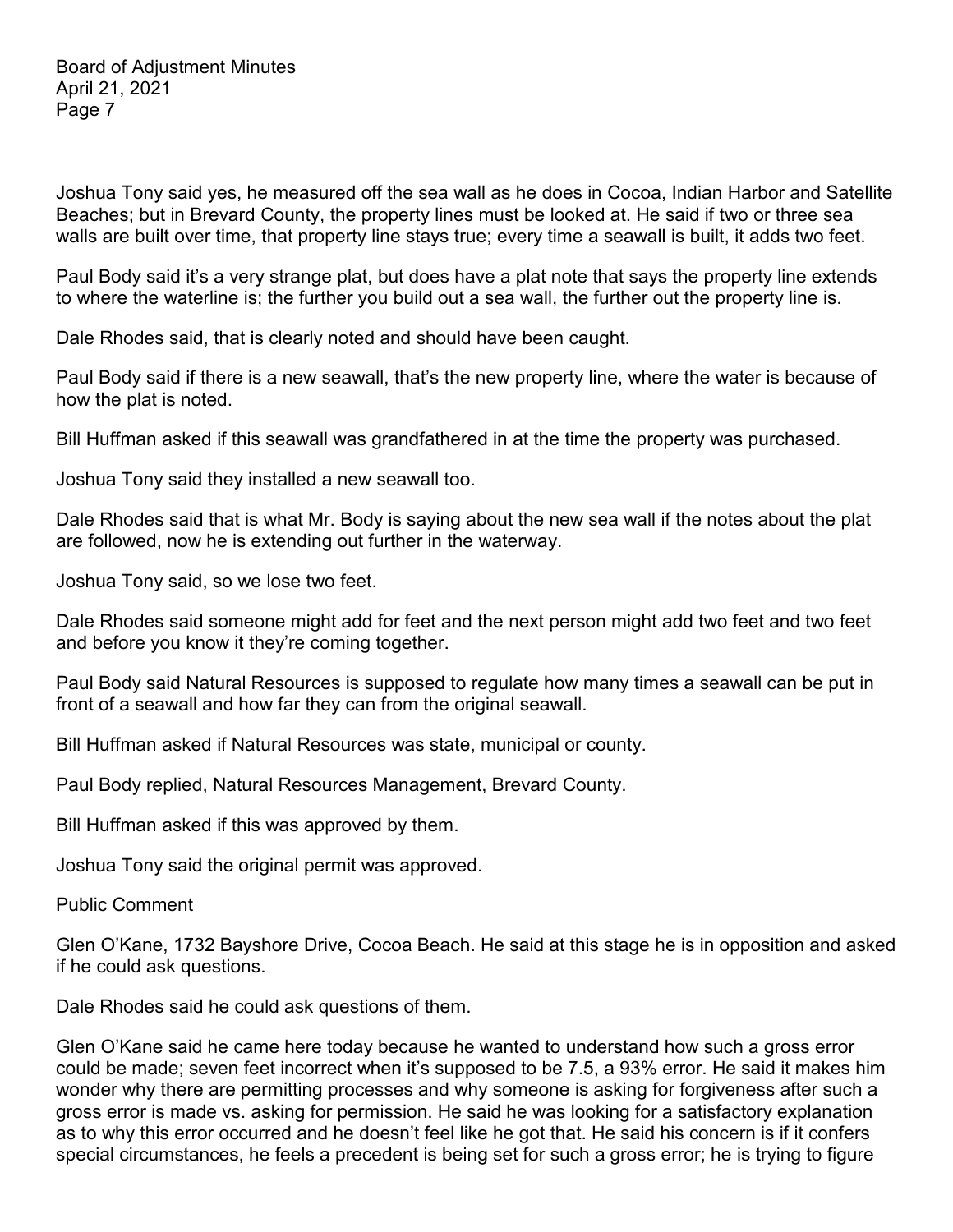out what the hardships would be for the owner. He said he doesn't know the neighbor to the east, but heard talk of a 15-foot requirement between structures.

Paul Body said it's 7.5 feet and 7.5 feet that would add up to 15 feet.

Glen O'Kane said he looked at this lift and saw it loads from the eastern side of the dock and the boat is 20 to 23-foot-long; if the neighbor to the east builds a structure, with 15 feet between, they can't get their 23-foot boat off their lift. He said he is concerned because he has lived in that neighborhood for 20 years, has added to his house making sure to abide by setback lines and was well aware of those lines going out into the waterway. He said it's important as owners there to be aware of where their property lines are and that they extend into the waterway. He said he was hoping to hear some satisfactory reason as to why this error occurred but hasn't. He said he isn't in agreeance with it.

Joshua Tony said that if it interfered with somebody, it would be the projection; the width of the dock could be trimmed. He said the side property line projection into the water at an angle would be a major fix, costing 10 to 12 thousand dollars because of the roof, pilings and boat lift.

George Bovell said he agrees with both objections.

Dale Rhodes read, special conditions and circumstances exist which aren't applicable to other land, structures or buildings in the applicable zoning classification. He said the only thing he heard that may be a special circumstance is the angle where the property lines come out, however other properties in that situation would have to deal with that kind of angle. He said a special circumstance here would depend on your point of view; if he had a regular piece of property beside this one, he may see special circumstances between the two, but there are other properties on corners with the same situation. He read, that special conditions and circumstances don't result of the actions of the applicant. He said he doesn't believe they were intentional, but their actions have created the situation. He read, the granting of the variance request won't confer on the applicant any special privileges that are denied by the provisions of the Chapter that other lands, buildings or structures in identical zoning classification…. He said this would confer special privileges because they'd be given 93% over what code allows. He read, the literal enforcement of this provision of this Chapter would deprive the applicant of rights commonly enjoyed by other properties in the identical zoning classification under the provisions of this Chapter and constitute unnecessary and undue hardship on the applicant. He said no, it doesn't, if built within the guidelines, they'd have been ok. He said in the provisions of undue hardship, it states they cannot take finances under consideration; even though it may cost to relocate if the variance is denied. He said he has to look at what is reasonable in regards to the request. He read, that the variance granted is the minimum variance that will make possible the reasonable use of the land, building or structure. He said, again that's not the case, it was built in the wrong location; built in the right location, everything would have been fine. He read, granting the variance will be in harmony with the general intent of the purpose of this Chapter and such a variance won't be injurious the area. He said they discussed that a great deal and he is very concerned, as one objector brought up., if they permit this, the property next door could be injured at some point when they get ready to build. He said they wouldn't have 15 feet because they'd be granting a 93% variance here. He said he is concerned when close to 50%, code is there for a reason, for safety, to take care of everybody. He said if they start eliminating codes by 93%, there is a significant problem.

George Bovell said the two objections are very clear to him and he agrees with them.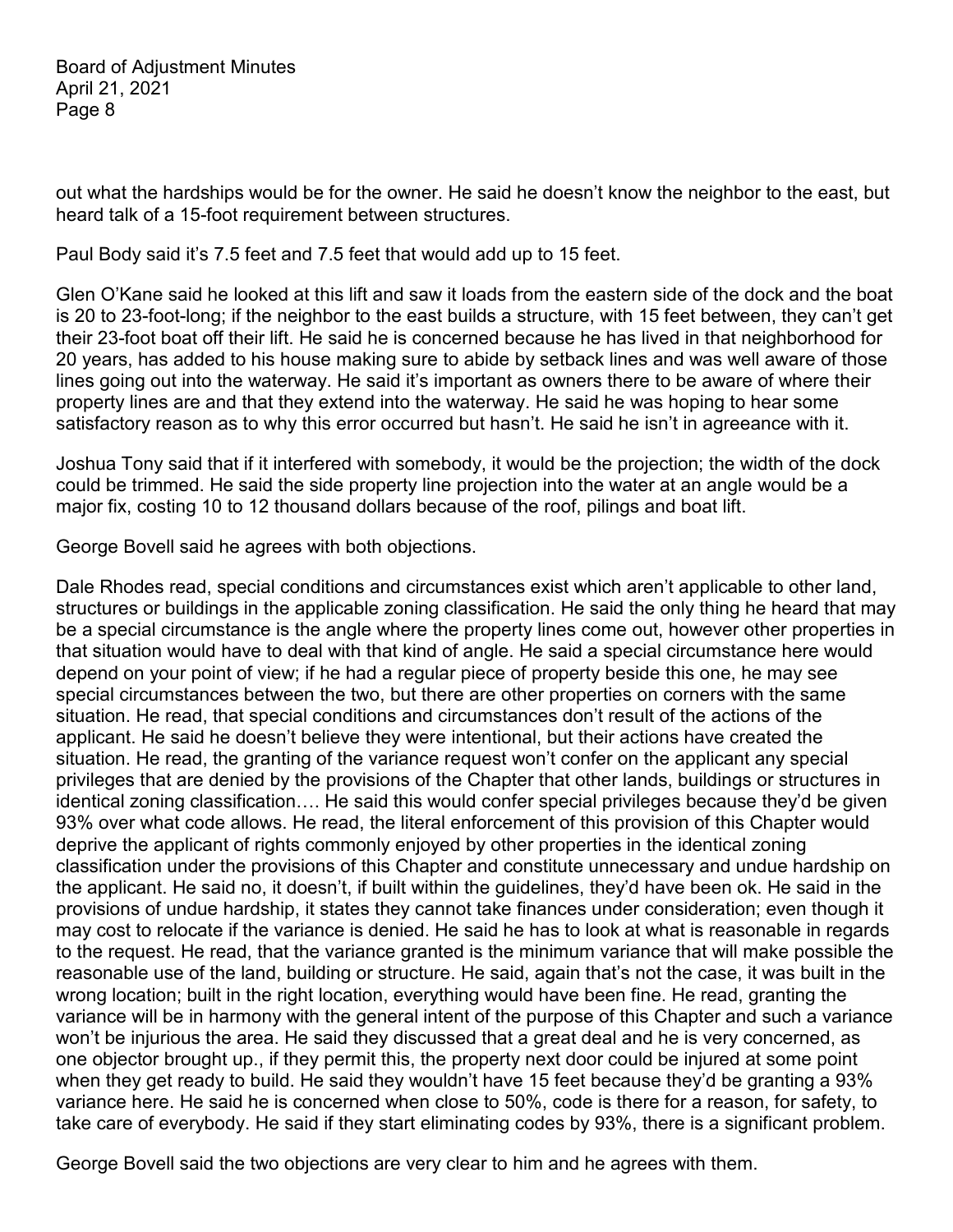Joshua Tony asked if there were an appeals process.

Dale Rhodes said that he may contact Mr. Body's office or County Attorney about the process.

Motion by George Bovell, seconded by Jack Higgins to deny the variances as depicted on the survey submitted by the applicants. The vote was unanimous.

#### **3. (21PZ00017) Stanley B. and Lourdes T. Rozzo**

Request a variance from Chapter 62, Article VI, Brevard County Code, Section 62-2118(d)(3) to permit a variance of 5.0 feet over the 8.0-foot projection (20% of the width of the waterway) permitted for a boat dock, in an RU-1-13 (Single Family Residential) zoning classification, on 0.30 acres, located on the south side of Granada Avenue. (75 Granada Avenue, Merritt Island) (Tax Account 2502025) (District 2)

Lourdes Rozzo, 75 Granada Avenue, Merritt Island.

Stanley Rozzo, 75 Granada Avenue, Merritt Island. He said he is asking for a variance to put a boat lift behind their home. He said the variance is for five feet although they aren't really using five feet, the boat lift would be 11.8 feet wide at one end and 12.1 feet wide at the other end according to the property line. He said there are some that complained about the boat lift.

Dale Rhodes asked if he saw the objections.

Stanley Rozzo said he did. He said they're the last house on the end of the canal and have an extensive sea wall there; the circular part of the sea wall is also their sea wall, where people put their boats in. He said from the edge of the waterway, there is 57.7 feet to the edge of their dock and the complaints were that their dock would prevent others from putting boats in the water and that's not true. He said the question is whether someone could get a boat in, motorized or not. He said size is relative because anything larger than a 22-foot boat wouldn't make it under the bridge and a 24- or 26-foot boat would fit in the circular part before turning the other way. He said if his neighbor opposite him put in a boat lift, there would be plenty of room for a boat to pass between the docks. He said once he learned of the complaints, because the drawing wasn't made public, they took the drawing to each of the 93 homes in his community. He said most people were okay with that; a few weren't. He said Mr. Hall, who wrote a letter before seeing the drawing, to everyone telling them they wouldn't be able to put their boats in, was the biggest cause of that scenario and why Mr. Block, Rainwater and Griffel wrote their concerns, indicating their fear that they're going to block use of the community boat ramp. He said Mr. Hall, Rainwater and Block wouldn't talk to him or see the drawing. He said he wondered how they could decide that this will block them from using the ramp without seeing the drawing. He said Mr. Griffel, who is several doors down was interested and he walked them to his home to show them where it would go and that it wouldn't block them. He said they were good with that and would retract their statement, but as of today it was still listed.

Jeffrey Ball said, when an application is made by either the applicant or owner, it's public record; if someone wanted to see an application or documentation, they just need to contact the office.

Dale Rhodes said he had made a statement in his response, that allowing him this width, would increase the distance between him and the neighbor. He asked if that's because it's a dock, not a lift.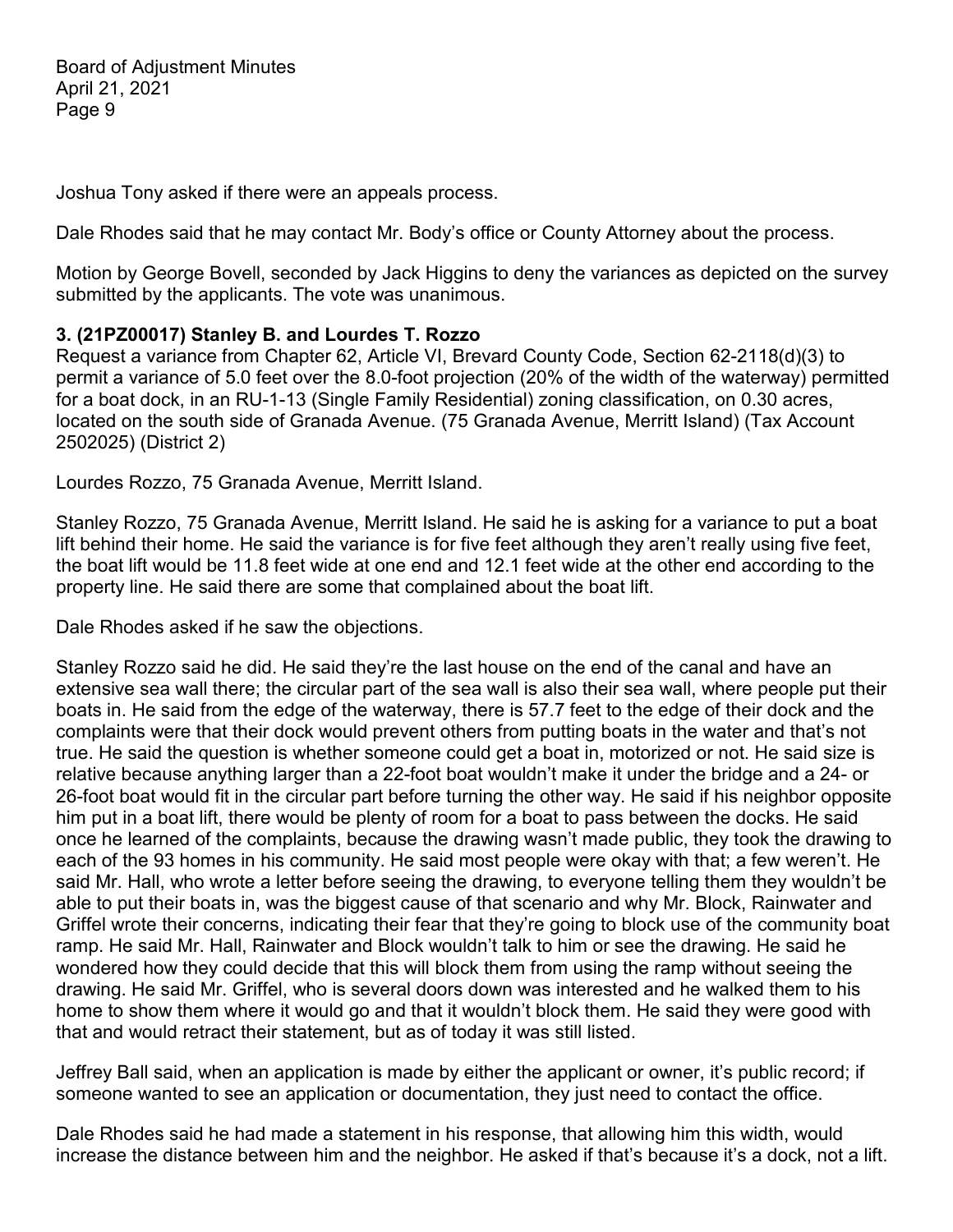Stanley Rozzo said yes.

Paul Body said, in the code regarding projection it says, no covered boat dock pier together with the water craft being moored at the structure shall project into a manmade waterway more than 20% of the width of the waterway or 30 feet, whichever is less including pilings. He said it does include watercraft moored there.

Dale Rhodes said, it wouldn't create extra space because he would be going beyond what he was allowed to put anyway.

Paul Body said, if he built a boat dock right at the eight feet off of the projection permitted and then parked his boat against it, he would have a potential code problem if somebody complained.

Dale Rhodes said, it doesn't create extra space because he wouldn't be allowed to put his boat there anyway as it would be too wide. He asked if he had the boat before or after moving to this residence.

Stanley Rozzo said he bought the boat after.

Dale Rhodes asked if he was aware of the limitations at that point.

Stanley Rozzo said as far as parking the boat next to the dock, he wasn't. He learned that when looking to put the lift in. He said there are four other homes with lifts in there and part of the reason why he bought this home is he assumed he would be able to put a lift in. He said those four other lifts are each opposite of another homeowner that has a lift. He said they haven't created any problem and has taken his boat through with no problem as has everyone else who has used this boat ramp.

Dale Rhodes said there were three other variances approved but doesn't know the distances.

Paul Body said one was approved at 3.3 feet over the 8.0 feet, one at 3.0 feet and one at 2.0 feet.

Dale Rhodes said, nowhere near what they're trying to do with this one, that's important. He said what happens is they give somebody a variance for 3.0 feet, then the next wants 4.0 feet, the next wants 5.0. and the next wants 6.0; it continues to grow until they have a significant problem. He said they all want to use the people who got a variance as justification for theirs.

Stanley Rozzo said he didn't ask for a 5.0 variance. He said on one end it's 11.8 feet wide which would end up being a 3.8-foot variance. He said Paul had explained the reason it went to 5.0 feet is because the other end of the dock is 12.1 feet because of the property line. He said they wrote the variance for 5.0 feet but they're going to use 4.1 and the other side is 3.8 feet.

Dale Rhodes said they're not talking about 2.0 feet, 3.0 feet and that's what he was explaining, now he is at 4.1 and the next guy wants 5 feet then 6 feet. He said though it may not be 5.0 feet, going to 4.1, it says 5.0 feet is because the figures that Mr. Body used is what was needed. He said they were at a 63% deviation from what code allows, which is a concern.

Bill Huffman said he made a comment that other boat owners could back their boat in, spread that base and go down the canal.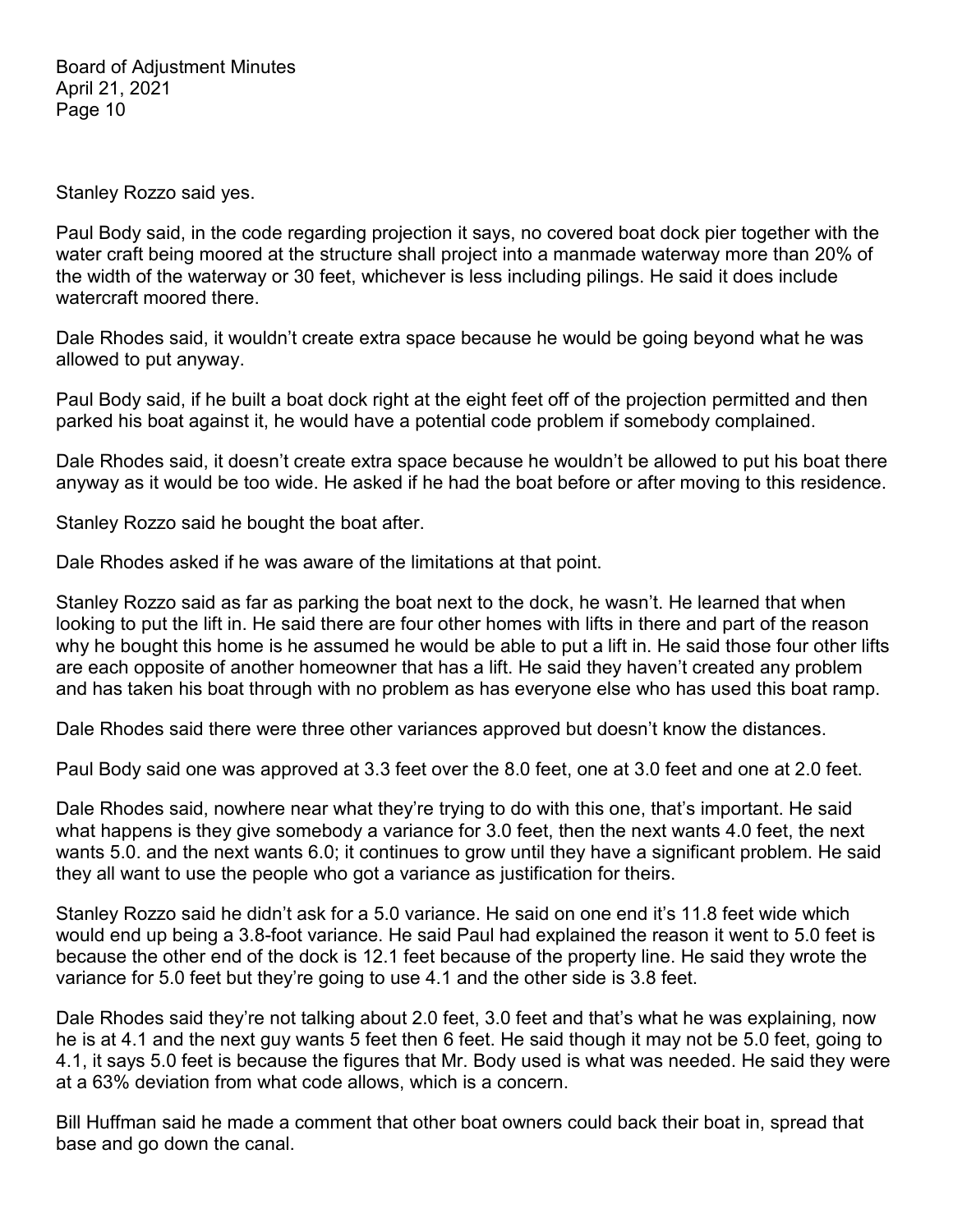Stanley Rozzo said, yes, easily.

Bill Huffman asked if the maintenance of the turning base was taken care of by the HOA.

Stanley Rozzo said no.

Bill Huffman asked who owned the canal.

Paul Body said the plat states streets and canals are public use; Brevard County would maintain it.

Bill Huffman asked if they know of a maintenance program there.

Paul Body said he wouldn't know.

Bill Huffman said he would think that the silt on the edge would detract from trying to turn.

Paul Body said, with sea walls going down both of them, much silt might not go into the canal.

Stanley Rozzo said the Murphy's boat lift is currently 11.3 foot, a seven-inch difference.

Dale Rhodes said he doesn't know what that situation is, if it's before the current code. He said changes to codes happen, someone may build something and then find out it will create significant problems if everyone does it, so it changes to resolve the issue; he has to look at the current code.

Stanley Rozzo said that was one of the variances Paul had mentioned.

Dale Rhodes said they're back to the point that they're 1.0 foot over what they were asking, the next guy wants 2.0 feet over and the next wants 3.0 feet, and they will now go off of his dock.

Paul Body said there were three variances, one for 3.3, one for 3.0 and one for 2.0.

Dale Rhodes said, his is 5.0, he understands he is only going to build 4.1, but the variance is for 5.0. Dale Rhodes said others may not feel that way but the purpose of these meeting is to discuss what they're thinking and come to a reasonable conclusion.

Public Comment

Paul Coates, 180 Carrigan Boulevard, Merritt Island. He said Stan's residence and his are part of the Riverside Home Owners Association. He said Stan Rozzo is at the opposite end of their HOA, across from the boat ramp and he is about two blocks away, not on the canal. He said he is in favor and has been the President of their homeowner's association for the last eleven years and has done this willingly as he is a good mediator and has a passion and personal responsibility. He said their HOA exists to improve the property value of the people who live in the HOA. He said in the case of Stan's permit request, their HOA has no jurisdiction because it's being built in the canal which is the purview of Brevard County and after, Florida Fish and Wildlife and then the EPA. He said he knows because since becoming president, the HOA members have been living in fear that there would be an assessment to dredge the canal. He said the canal has had a serious silt problem for the last five years and they have been working with District two, going to the dredge committee meetings and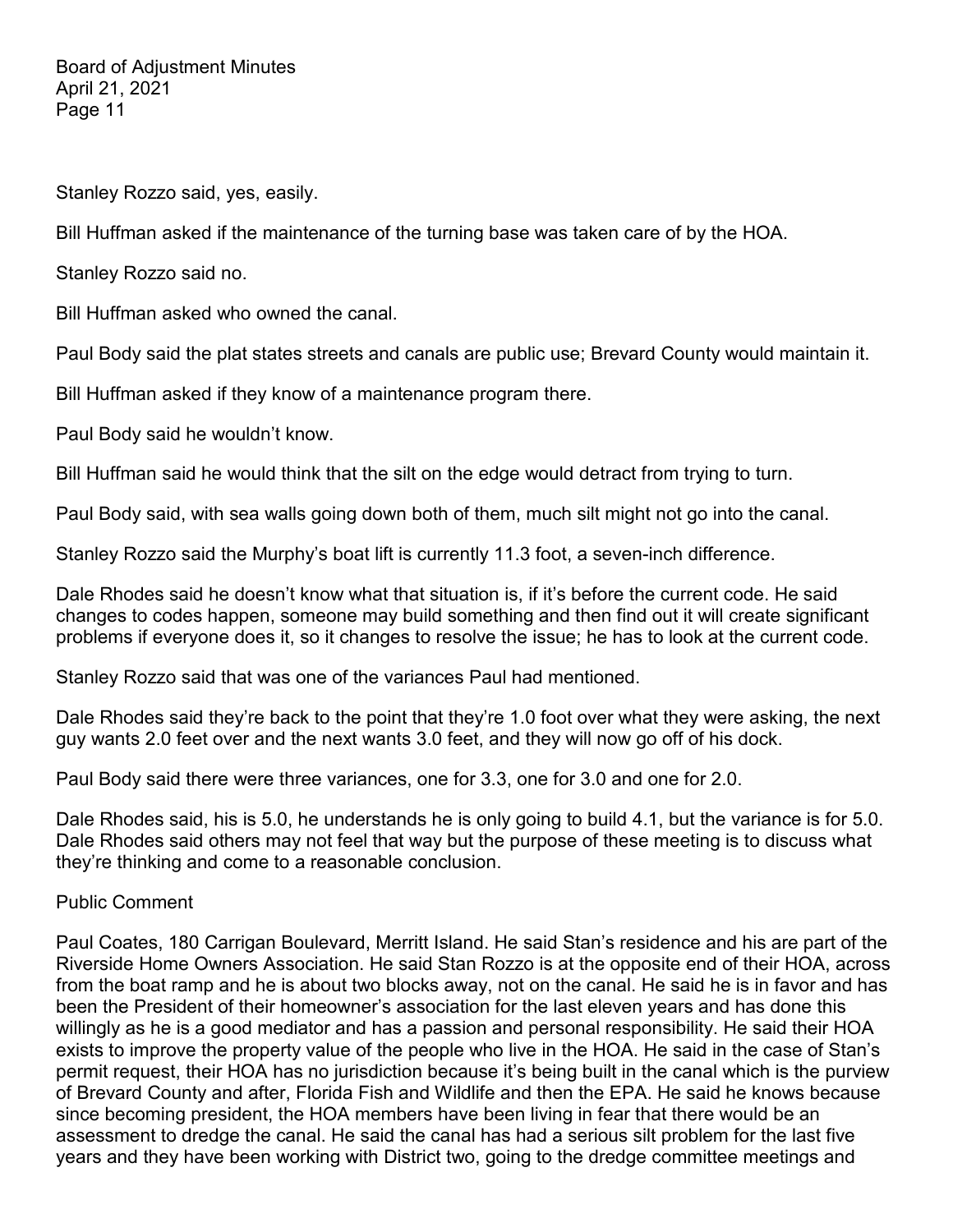might be 18 months out from a resolution. He said though they don't have a say, Stan presented to the board, being a member of the board as well. He said some of the personal animus from others in the community is because he is the treasurer and has had to send letters to people late in payments.

Dale Rhodes said he understands but asks that he stay related to this and not others.

Paul Coates said he wanted to provide rationall as to why some might be objecting, having nothing to do with whether they can pass or not. He said there are four boatlifts in the canal, two are opposite each other, around 12 feet out. He said it's a 40-foot-wide canal, there would be 8 feet from that dock, there is 16 feet to pass between those; if someone built a similar dock within the 15 feet, there would actually be 16 feet. He said he isn't concerned, based on the position of where Stan's dock would be, that there would be any difficulty passing. He said the only asset their HOA has to offer members is their private boat ramp in the neighborhood that allows those not on the water to put their boat in the canal, as well as people with kayaks and canoes. He said the boatlift would be an asset to the HOA because it would improve Stan's property value and aesthetics as his 8.5-foot pontoon boat, legally parked in the front driveway, would be better on a boat lift dock in the back of his property. He said it is Brevard County that maintains the canal, the only time the HOA would have any say on Stan's dock is if any part was integrated with a structure on land.

Scott Mac Laughlin, 35 Granada Avenue, Merritt Island. He said he lives three doors down from Stan on the canal and is in favor. He said in the plans he saw as presented to the Board and to the County, there is more than enough room for boats to pass. He said he understands the concerns about the next guy, but they're working with Stan at this time with the amount of overage he is requesting. He said he lives in the middle of the before mentioned four boat launches; four out of five houses at the end of the canal have boat launches and boats pass up and down all the time with no problem.

Jamye Rainwater, 132 Oakledge Drive, Rockledge. She said she lived across the river but grew up in Riverside, her parents still live there; she lived across the street from him cattycorner until two years ago. She said she has more time on the canal than all; this was the last house built in the neighborhood and the last to get a dock. She said she is a boat owner as well and there is plenty of room to spin around and go. She said Stan has been ramrodding to make the canal navigable to ensure that the neighborhood could use it. She said the boats able to move back and forth are short boats; tall and big boats won't because there is a bridge there. She said because of the silt, it's kayakers and little kids that fish going through.

Bill Huffman said that Paul Body had mentioned the distance of dock and boat that was allowed to project from the sea wall.

Paul Body said the code states that no dock, covered boat dock or pier, together with the watercraft moored at the structure, shall project into a manmade waterway more than 20% of the width of the waterway or 30 feet, whichever is less, including pilings. He said the boat tied to the outside would create more of a projection problem. He said many don't realize, they have a 100-foot canal and build a dock 20 feet with an outside pier, park their boat on the outside and are creating a code problem.

Bill Huffman asked if it was a 100-foot canal.

Paul Body said it's a 40-foot canal he is on, he can only go out 8.0 feet, 20% off of his property line.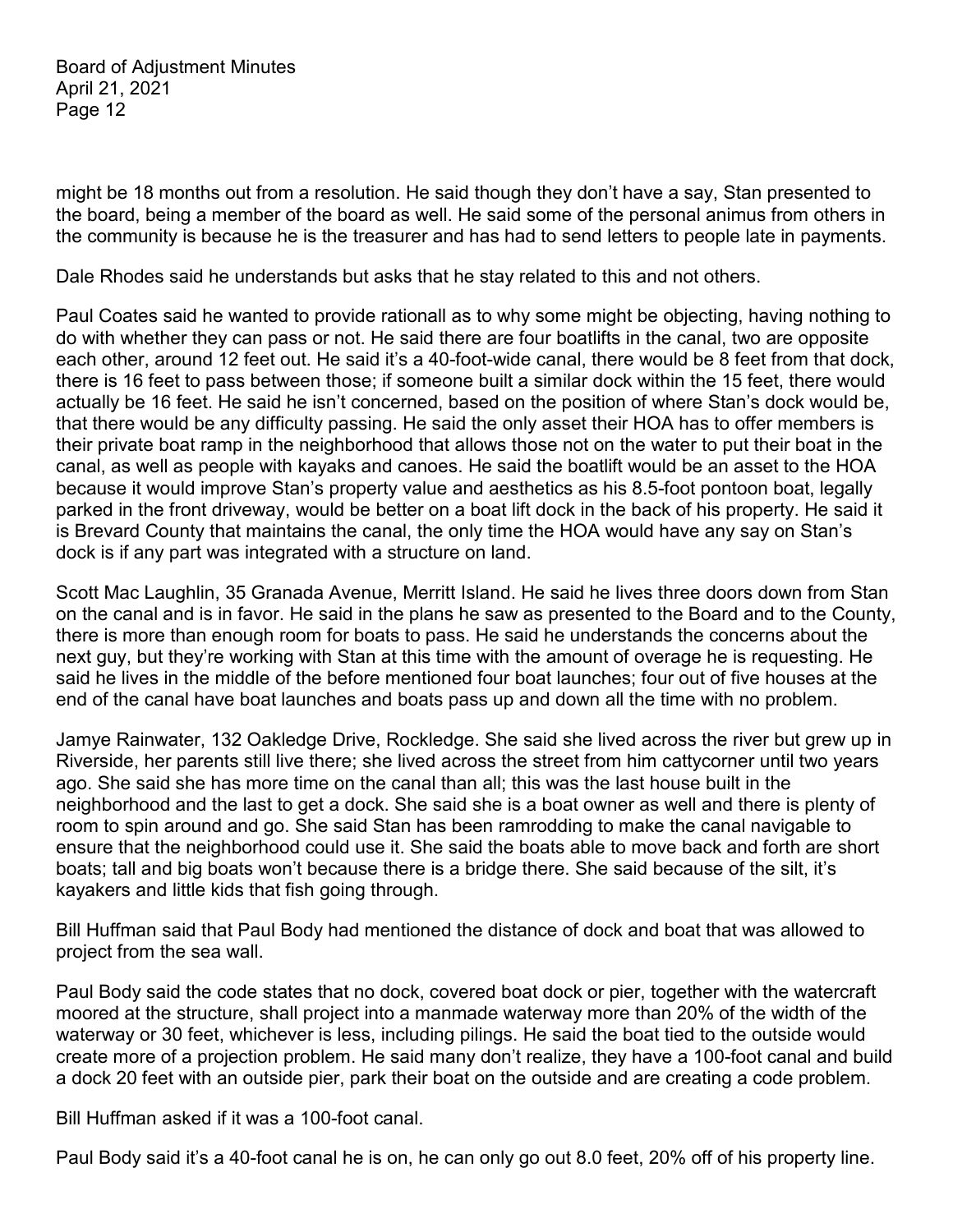Bill Huffman said, the pontoon boat he mentioned across the canal, can't be docked against their dock anyway.

Paul Body said, it shouldn't be projecting more than 8.0 feet off of the property line.

George Bovell said until the neighbors came up to speak on his behalf, he was undecided; he got a clearer picture of what was going on after their testimony.

Dale Rhodes read, special conditions or circumstances exist which aren't applicable to other land, structures, buildings or zoning classifications. He said there are no special circumstances in this situation; he is simply asking to go beyond what the code requires. He read, special conditions or circumstances don't result from the actions of the applicant. He said there is nothing they've done to bring about the request, didn't build the dock and come later. He read, the granting of the variance request won't confer on the applicant any special privileges denied by the provision of this Chapter to other lands, buildings or structures in the identical zoning classification. He said it does in that this is what the code allows, however on three instances they've gone beyond that, so it's a matter of point of view as to if it confers special circumstances. He said where it would, is that they're allowing further than anyone has. He read, the literal enforcement of the provisions of this Chapter would deprive the applicant of rights commonly enjoyed by other properties in the identical zoning classification under the provisions of this Chapter and will constitute unneccesary and undue hardship on the applicant. He said it doesn't deprive them of any use, just deprives them of what they're wanting to do; but not of using their boat or the canal, they would just have to load it every time unless they could figure out how to get it closer to the property line. He read, that the variance granted is the minimum variance that will make possible the reasonable use of the land, building or structure. He said they're asking for the minimum needed for their use. He read, that the granting of the variance will be in harmony with the general intent and purposes of this Chapter and that such a variance won't be injurious to the area involved or otherwise detrimental to public welfare. He said he does have questions about that, as already discussed; it could be detrimental down the road. He said he has concerns with the loading off the ramp; the gentleman from the HOA said it wouldn't be a problem, as did another, and he will defer to them because they live there. He said the variance is there for a reason; his biggest concern is that when over 50%, they're putting themselves in a situation of potential trouble down the road. He said he won't be in favor of this but wanted everyone to understand the reason. He said when they look at percentages over what code allows, above 50% asks for the consideration of the reason these codes are there. He said it's not to deprive them of use of the waterway, it's for everybody's benefit; if this is approved, they're risking future, because it's 63%.

George Bovell said, advice for people who come there, if they build and come after the fact, they'll have a tougher time getting a variance approved. He said he appreciated they came and dealt with the consequences.

Motion by George Bovell, seconded by Bill Huffman to approve the variance as depicted on the survey submitted by the applicants. The vote passed 3:1 with Rhodes voting nay.

## **4. Withdrawn by applicant, letter received April 5, 2021**

**(21PZ00019) GD Development LLC** requests a variance from Chapter 62, Article VI, Brevard County Code, Section 62-1340(5)(a) to permit a variance of 5.0 ft. from the 20.0 ft. rear setback required for a principal structure, in an RU-1-11 (Single Family Residential) zoning classification, on 0.19 acres,